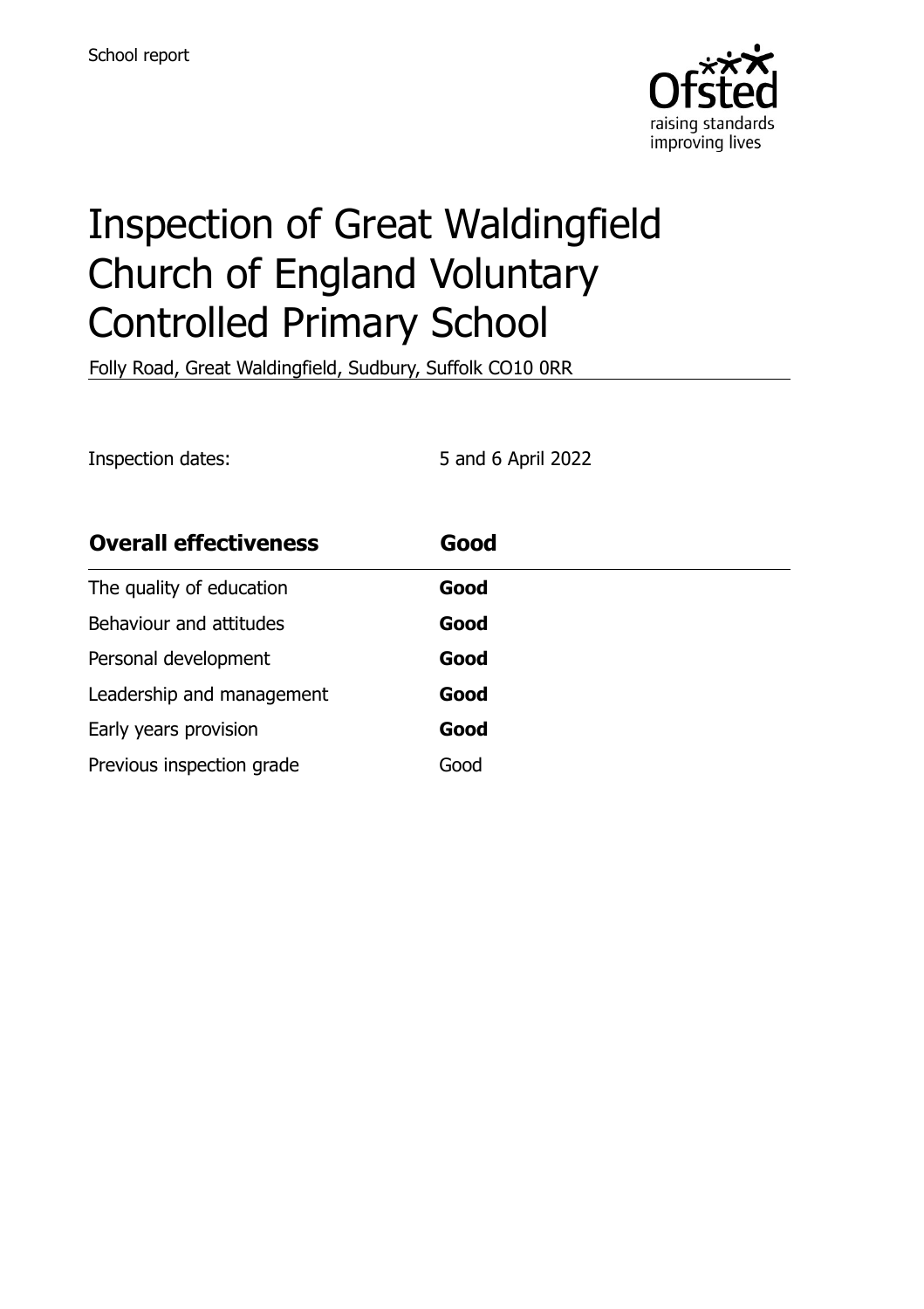

# **What is it like to attend this school?**

Pupils are happy at this welcoming school. The school's Christian ethos helps pupils to understand how to be kind and respectful. Pupils readily accept one another, regardless of their background. In classrooms or on playgrounds, pupils willingly share their ideas and games. One parent, typifying the views others, stated, 'This school is a lovely, nurturing, inspiring place.'

Pupils are keen to learn and meet the challenge of teachers' high expectations. They quote 'The Waldingfield Way', which encourages pupils to work hard and always try. Pupils are proud to learn and be the best they can be.

Behaviour is good. Pupils are polite and conduct themselves well around the school. Pupils are confident and build good relationships with one another. They know that adults look after them and look out for them. Pupils said that they can talk to any adult if they need help. Bullying is rare at this school, but if it occurs adults deal with it swiftly.

Pupils feel that they have a voice and can give their views and opinions to help improve the school. Pupils have recently chosen to name classes after different continents. They think this will help their geographical knowledge.

#### **What does the school do well and what does it need to do better?**

Leaders and governors have high aspirations for pupils' academic and personal development. They have developed a high-quality curriculum to extend pupils' horizons. Leaders and staff have designed a well-sequenced and rich programme of learning across most subjects. Leaders have considered what the pupils need to know and remember in order to learn and achieve well. It begins as soon as the children start school in Reception.

In a few subjects, such as science and geography, leaders' intentions are not fully established. In these few subjects, pupils do not think as deeply about their learning as they could. They are not taught to apply their subject-specific knowledge to become experts.

Curriculum leaders have secure knowledge about their areas of responsibility. They share their expertise with teachers to ensure that everyone has the support they need to teach well. Leaders check the quality of teaching in their curriculum area and use this information well to refine their plans so that pupils learn well.

Pupils with special educational needs and/or disabilities (SEND) receive the support they need to help them learn. Leaders work with teachers to adapt learning activities to build pupils' learning in small steps. Adults provide additional support to help pupils grasp the essential knowledge they need to be successful. Pupils with SEND achieve well as a result.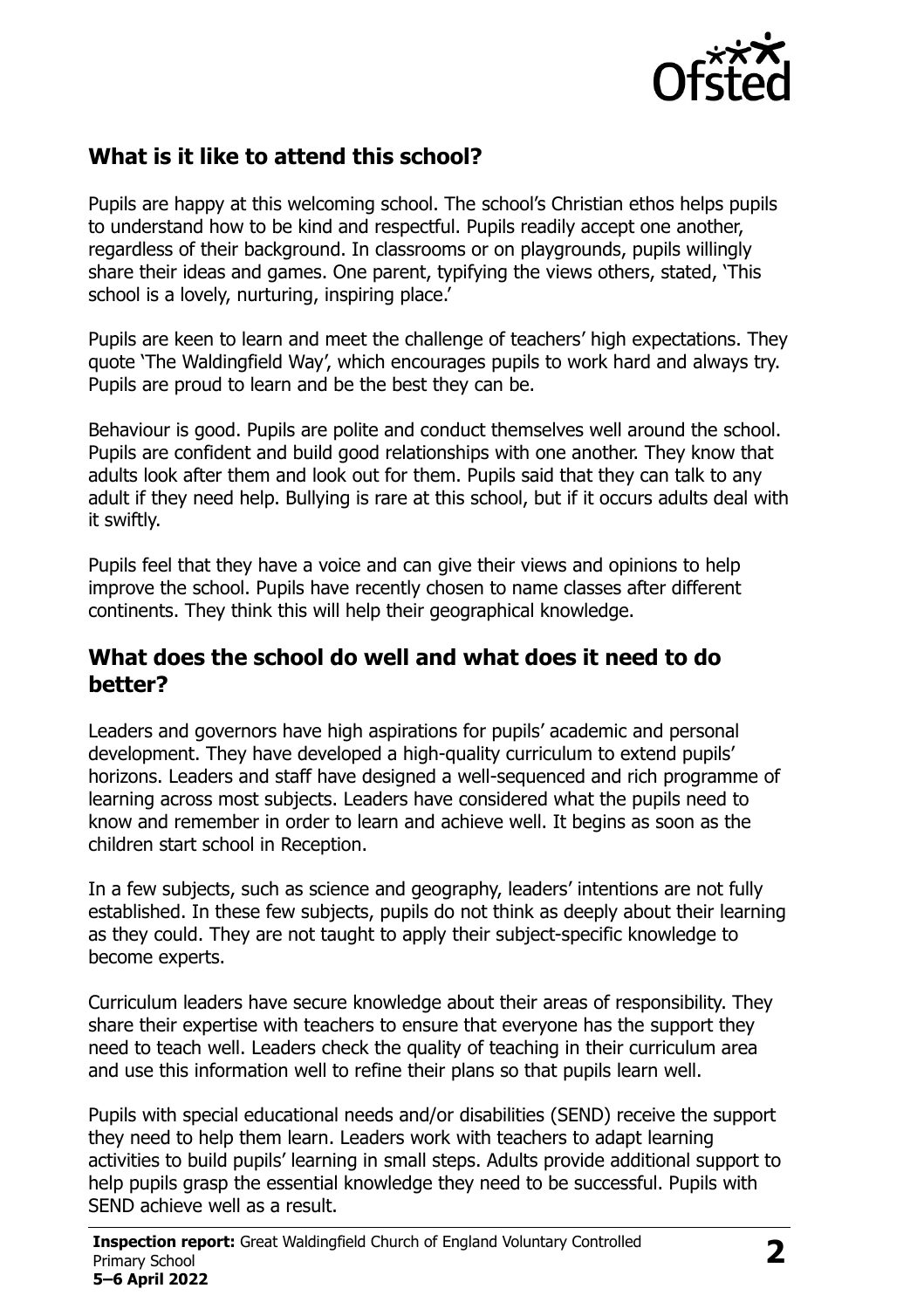

From the moment children start in Reception, they learn to read. Staff follow a consistent approach to the teaching of phonics, so children learn their sounds quickly and well. Adults check that children recognise the sounds they need to read accurately. In key stage 1, most pupils read fluently. Older pupils understand the importance of reading. They enjoy the reading challenges and say their teachers inspire them to read a wide range of books.

Leaders are keen to develop pupils' understanding of difference and mutual respect. Pupils learn about different types of relationships. They know that healthy relationships rely on trust. Pupils enjoy opportunities to contribute to school life through their additional roles and responsibilities. Pupils understand what it means to be healthy, including their own mental well-being.

Pupils have the opportunity to attend different clubs. Some take place following requests by pupils, such as girls' football. Every pupil has the opportunity to learn a musical instrument. Some activities are now being reintroduced following the pandemic. There is still further work to promote pupils' interests by offering a wider range of clubs.

Governors support and challenge leaders well. They make use of their training to check the work of the school to ensure the quality of education continues to improve. Leaders make good use of the support provided by the local authority.

Staff are proud to work at the school. They feel leaders listen to them and are approachable. Staff support each other and work together well.

#### **Safeguarding**

The arrangements for safeguarding are effective.

Safeguarding has the highest priority at this school. Leaders ensure that staff are well trained to keep pupils safe. Leaders regularly check that all adults know how to identify any signs of concerns. Staff report their concerns no matter how small. Leaders act promptly on the information they receive to seek support for vulnerable pupils and their families.

Leaders have established an open culture where pupils are willing to share any issues. Pupils are encouraged to identify a trusted adult who they would talk to if they have any concerns. Pupils understand how to keep themselves safe inside and outside of school.

#### **What does the school need to do to improve?**

#### **(Information for the school and appropriate authority)**

In a few subjects, the learning programmes created by leaders are not yet fully established. Pupils are not building a deep understanding of the subject-specific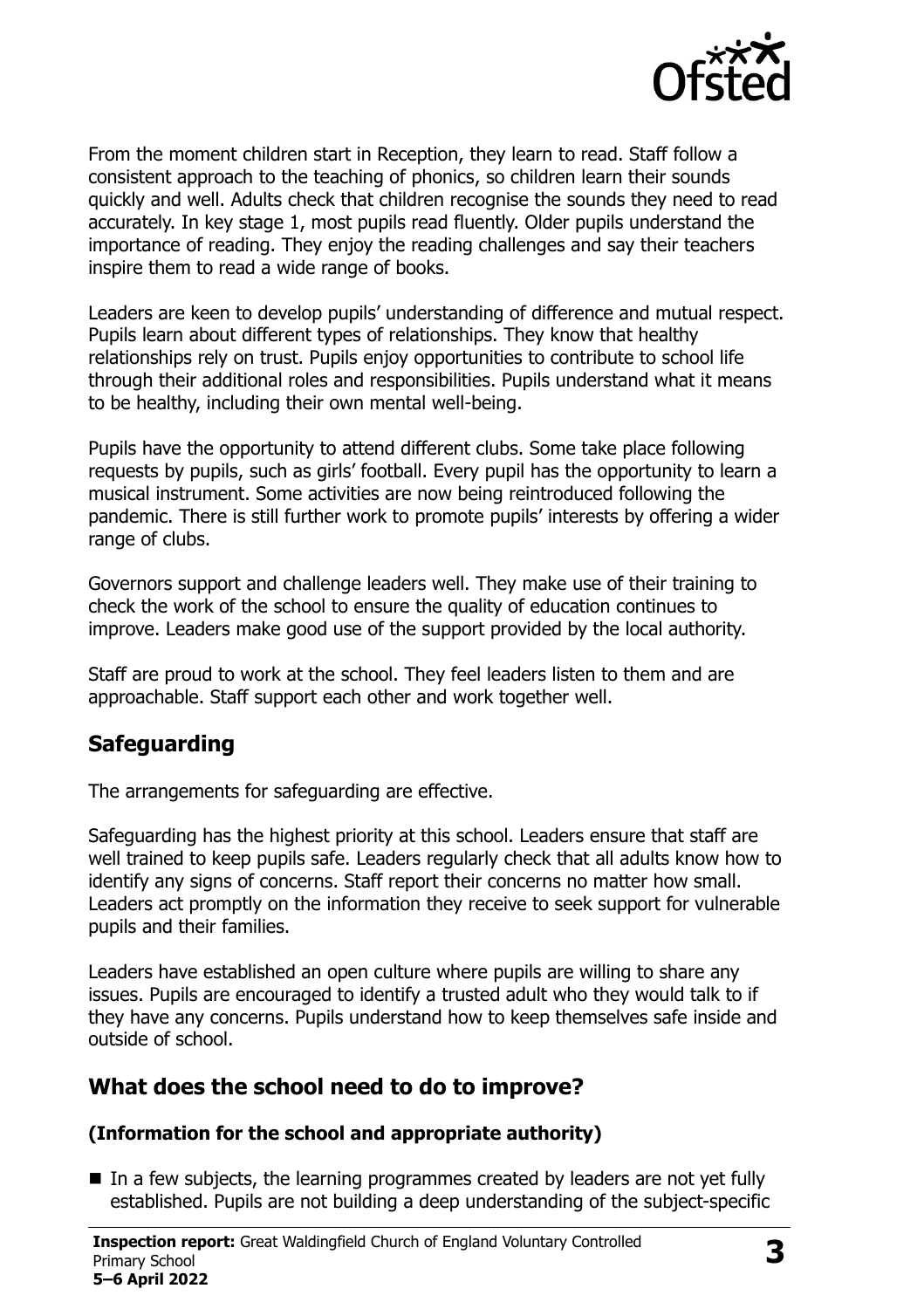

knowledge they need to become more expert in their learning. Leaders should ensure that teachers understand how to deliver both the substantive and disciplinary knowledge content of their plans to secure pupils' understanding across all subjects.

### **How can I feed back my views?**

You can use [Ofsted Parent View](http://parentview.ofsted.gov.uk/) to give Ofsted your opinion on your child's school, or to find out what other parents and carers think. We use information from Ofsted Parent View when deciding which schools to inspect, when to inspect them and as part of their inspection.

The Department for Education has further [guidance](http://www.gov.uk/complain-about-school) on how to complain about a school.

If you are the school and you are not happy with the inspection or the report, you can [complain to Ofsted.](http://www.gov.uk/complain-ofsted-report)

## **Further information**

You can search for [published performance information](http://www.compare-school-performance.service.gov.uk/) about the school.

In the report, '[disadvantaged pupils](http://www.gov.uk/guidance/pupil-premium-information-for-schools-and-alternative-provision-settings)' refers to those pupils who attract government pupil premium funding: pupils claiming free school meals at any point in the last six years and pupils in care or who left care through adoption or another formal route.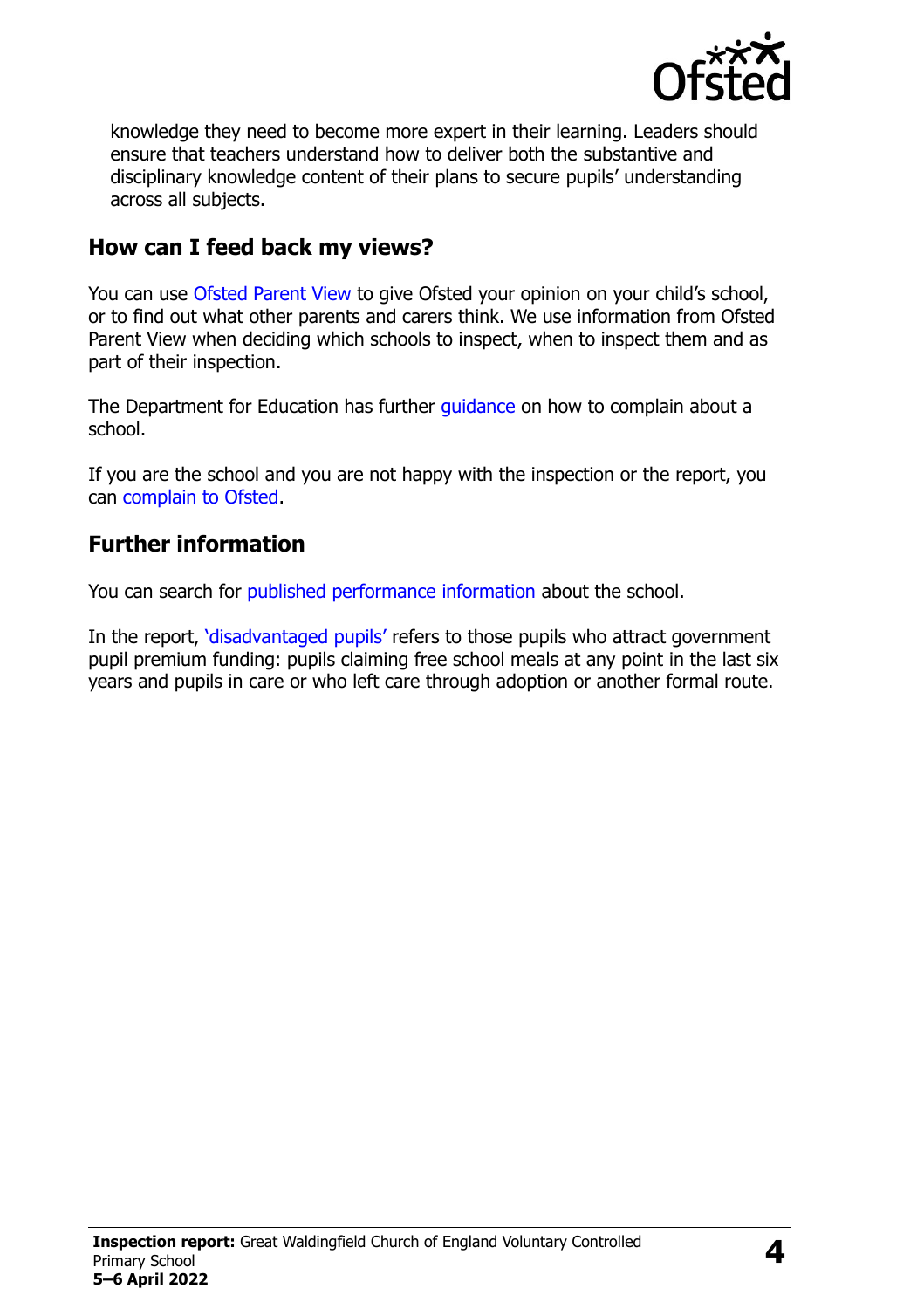

# **School details**

| Unique reference number             | 124699                                                         |
|-------------------------------------|----------------------------------------------------------------|
| <b>Local authority</b>              | <b>Suffolk</b>                                                 |
| <b>Inspection number</b>            | 10212379                                                       |
| <b>Type of school</b>               | Primary                                                        |
| <b>School category</b>              | Voluntary controlled                                           |
| Age range of pupils                 | 4 to 11                                                        |
| <b>Gender of pupils</b>             | Mixed                                                          |
| Number of pupils on the school roll | 191                                                            |
| <b>Appropriate authority</b>        | The governing body                                             |
| <b>Chair of governing body</b>      | Mark van der Lande                                             |
| <b>Headteacher</b>                  | <b>Tina Hosford</b>                                            |
| Website                             | www.greatwaldingfield.suffolk.sch.uk                           |
| Date of previous inspection         | 4 and 5 May 2016, under section 5 of<br>the Education Act 2005 |

# **Information about this school**

- As a denominational Church of England faith school, a section 48 inspection of the school's religious character is planned to be carried out within this academic year.
- The chair of governors was appointed to this position at the start of the academic year, September 2021.
- The school manages a before and after-school care club.
- The school does not make use of an alternative provider.

#### **Information about this inspection**

The inspectors carried out this inspection under section 5 of the Education Act 2005.

■ The was the first routine inspection the school received since the COVID-19 pandemic began. Inspectors discussed the impact of the pandemic with leaders and have taken into account their evaluation of the school.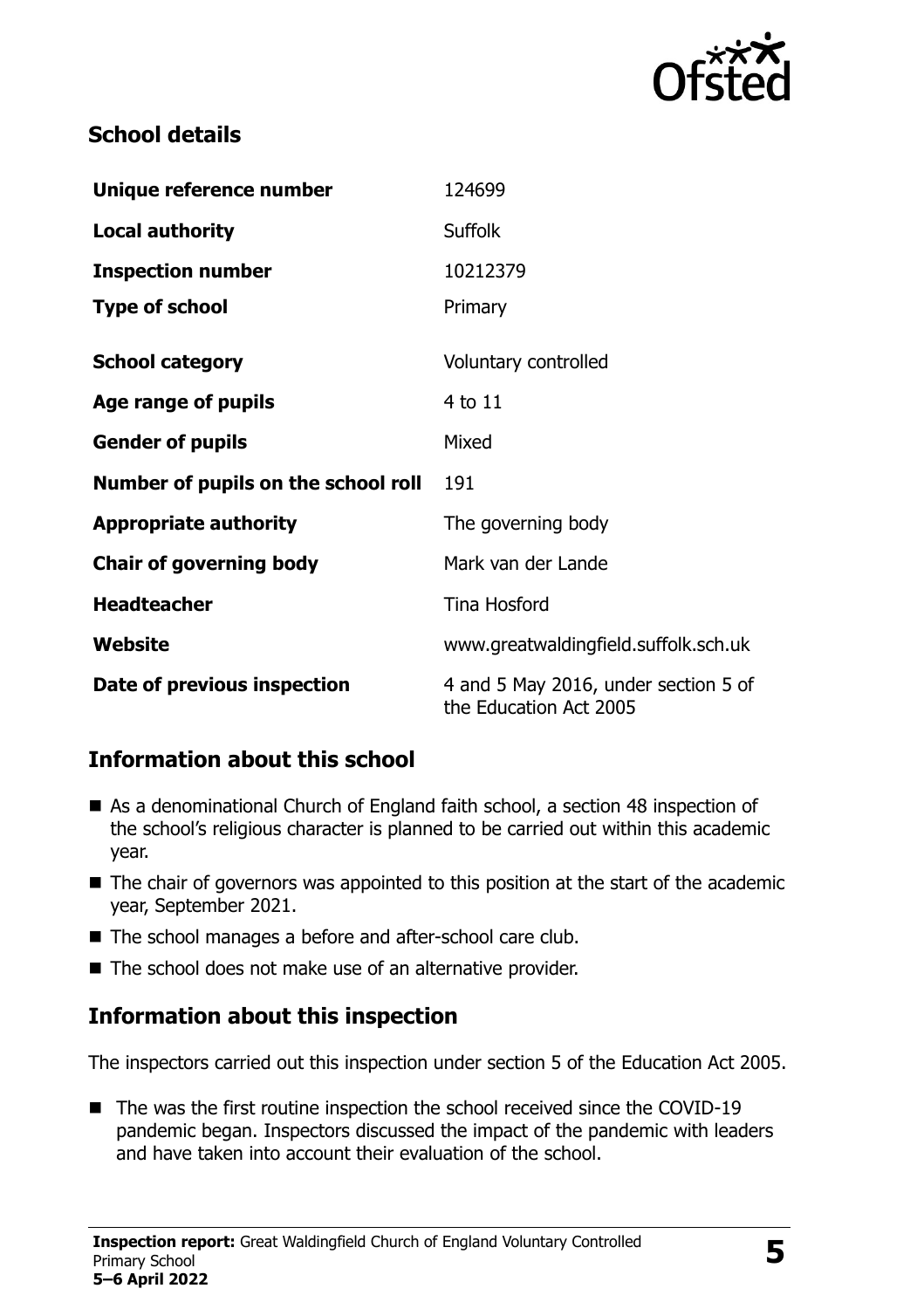

- **Inspectors carried out deep dives in these subjects: reading, mathematics,** geography and physical education (PE). For each deep dive, inspectors met with subject leaders, spoke to teachers, spoke to some pupils about their learning, visited lessons and looked at samples of pupils' work where this was available. Inspectors also considered plans for music and science.
- Inspectors reviewed the arrangements for safeguarding by scrutinising records and through discussions with leaders, staff and pupils.
- Inspectors considered a range of documents, including leaders' self-evaluation and plans for improving the school.
- **Inspectors spoke with three school governors, including the chair of governors.** They met with a representative from the local authority. Inspectors also met parents informally as they collected children from school.
- Inspectors looked at 79 responses on the parental Ofsted online survey, Parent View. They also considered 79 free-texts. Inspectors reviewed 21 responses from the staff survey. There were no responses to the pupil survey. Inspectors spoke to pupils in lessons and at playtimes to gather their views about the school.

#### **Inspection team**

Steve Mellors, lead inspector **Her Majesty's Inspector** 

Darron Jackson **Darron Construction** Ofsted Inspector